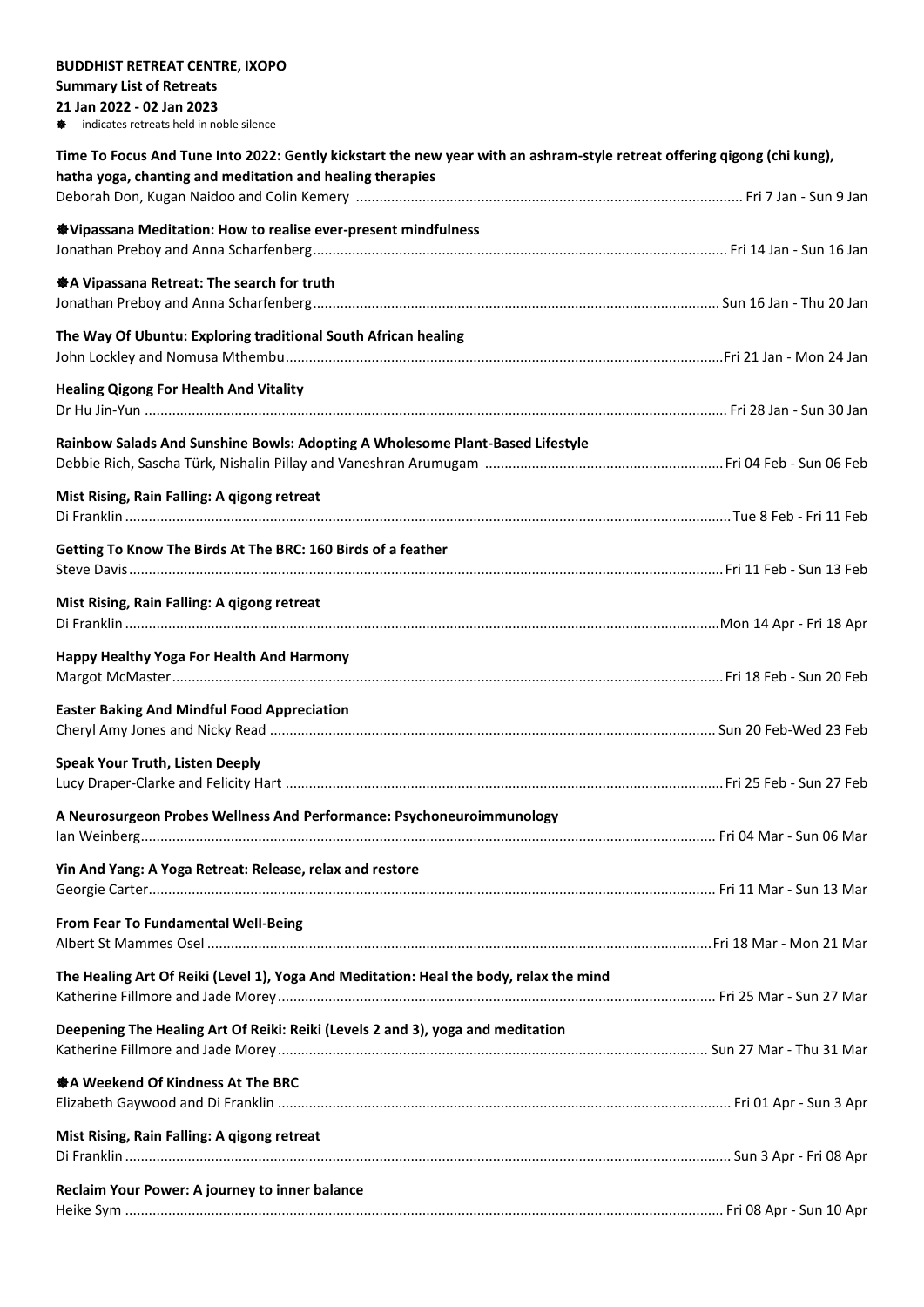| <b>*Open The Heart And Still The Mind: Embracing grief and gratitude with compassion</b>                                        |  |
|---------------------------------------------------------------------------------------------------------------------------------|--|
|                                                                                                                                 |  |
| World As Lover, World As Self: Finding our way home in difficult times                                                          |  |
|                                                                                                                                 |  |
|                                                                                                                                 |  |
| Vinyāsa Yoga And Meditation                                                                                                     |  |
|                                                                                                                                 |  |
| Come As You Are: Secular Buddhism, Existential Philosophy And Psychotherapy. Can Buddhism effectively treat the struggles       |  |
| we face in life?                                                                                                                |  |
|                                                                                                                                 |  |
| <b>SUnder The Full Moon Of May: Wesak - celebrating 25 centuries of Buddhism</b>                                                |  |
|                                                                                                                                 |  |
|                                                                                                                                 |  |
| ※Beginner's Mind, Quiet Mind: Meditation Instruction And Practice for Meaningful Daily Living                                   |  |
|                                                                                                                                 |  |
| Releasing Ourselves From Old Stories: Stepping from the past into an abundant future by drawing on the Ancient Hawaiian         |  |
| practice of Ho'oponopono                                                                                                        |  |
|                                                                                                                                 |  |
| Systems Constellations: Healing Trauma Through Restoring Strengths And Creativity                                               |  |
|                                                                                                                                 |  |
|                                                                                                                                 |  |
| The Heart And Art Of Awakening - Part 1: Shift your life though presence and art                                                |  |
|                                                                                                                                 |  |
| The Heart And Art Of Awakening - Part 2: Going deeper                                                                           |  |
|                                                                                                                                 |  |
| The Sacred Feminine: Empowering the feminine with yoga, meditation and your astrological moon                                   |  |
|                                                                                                                                 |  |
|                                                                                                                                 |  |
| An Introduction To Mindfulness Based Living: "Knowing the present"                                                              |  |
|                                                                                                                                 |  |
| Cultivating Mind-Heart Resonance Through Emotional Intelligence And Mindfulness                                                 |  |
|                                                                                                                                 |  |
| Iyengar Yoga: Nudging the body into shape and health                                                                            |  |
|                                                                                                                                 |  |
|                                                                                                                                 |  |
| Iyengar Yoga: Deepening your practice                                                                                           |  |
|                                                                                                                                 |  |
| *Saying Yes To Life - Finding The Divinity Within Ourselves: How having 'faith' can help us live wholeheartedly in the midst of |  |
| a challenging and uncertain world                                                                                               |  |
|                                                                                                                                 |  |
| <b>Gardening For Happiness: The Basics Of Gardening</b>                                                                         |  |
|                                                                                                                                 |  |
|                                                                                                                                 |  |
| <b>Ethical Investing For Sustainability</b>                                                                                     |  |
|                                                                                                                                 |  |
| An Antidote To Insecurity                                                                                                       |  |
|                                                                                                                                 |  |
| <b>Traditional Hatha and Raja Yoga</b>                                                                                          |  |
|                                                                                                                                 |  |
|                                                                                                                                 |  |
| Anger - On The Path Of Love                                                                                                     |  |
|                                                                                                                                 |  |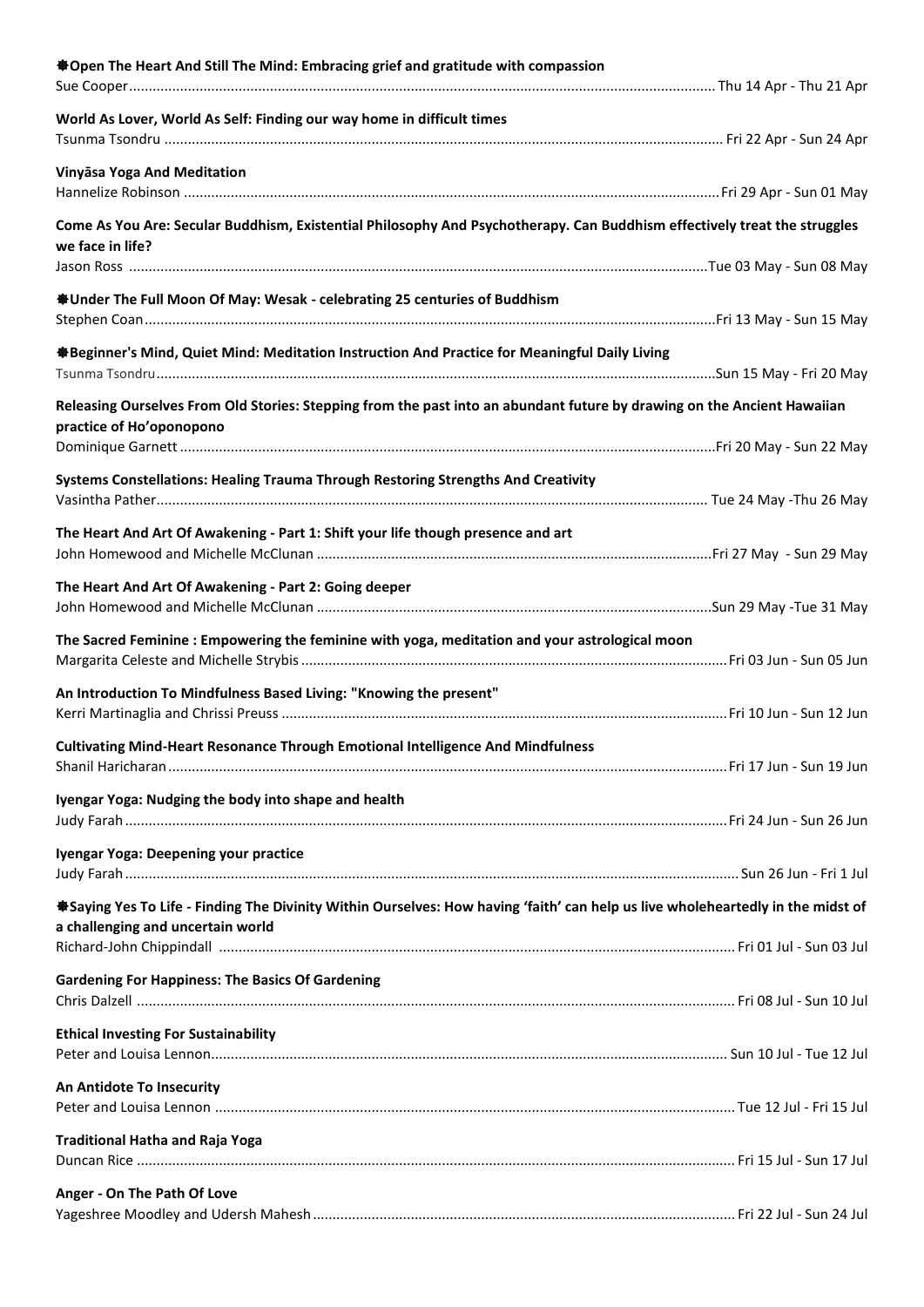| Finding And Keeping Your Centre: Taking Care Of Ourselves In Order To Be Of Service To Others                                                 |  |
|-----------------------------------------------------------------------------------------------------------------------------------------------|--|
| A Weekend Of Hatha Yoga: Rekindle Your Life Energy                                                                                            |  |
| Moving Meditation: Cultivating The Four Energies Of Tai Chi                                                                                   |  |
| <b>Relaxation: Opening And Relaxing The Heart And Mind</b>                                                                                    |  |
| Working With The Elements: Enquiry Into Ourselves And The World Around Us Through A Deeper Understanding Of Our                               |  |
| <b>Environment</b>                                                                                                                            |  |
| A Yin Yoga Retreat: Restorative Yoga                                                                                                          |  |
| The Body Has Something To Say: Exploring Our Thinking Bodies Through Yoga, Meditation And Therapeutic Reflection                              |  |
| Nia - Retreat Through Dance: Curating Life As Art                                                                                             |  |
| A Taste of Somatics: Feeling And Healing The Body From Within                                                                                 |  |
| Healing The Family Tree: An Ancestor And Us Writing Retreat                                                                                   |  |
| Between First In-Breath And Last Out-Breath: The Art Of Story-telling                                                                         |  |
| The Moon At The Window - A Silent Retreat With Ryokan                                                                                         |  |
| <b>Yinsight Yoga: Yin Yoga And Mindfulness Meditation</b>                                                                                     |  |
| Stand Like A Tree To Power Up Your Chi                                                                                                        |  |
| Life Tides And Word Links: A Course In Poetry                                                                                                 |  |
| Root Memoir Course: Exploring Nature And Nurture                                                                                              |  |
| Yin And Yang: A Yoga Retreat: Release, Relax And Restore                                                                                      |  |
| "You Can't Fill The Hole In Your Heart With Food"And Other Things - Jan Chozen Bays Mindful Eating: The hidden gifts of our<br>compulsions    |  |
| <b>Yin And Restorative Yoga</b>                                                                                                               |  |
| At Ease in Mind and Body: An Introduction To Qigong                                                                                           |  |
| Original Condition - A Meditation And Movement Retreat: Learn To Reframe Intimacy Through Meditation, Mindful And<br><b>Creative Movement</b> |  |
|                                                                                                                                               |  |